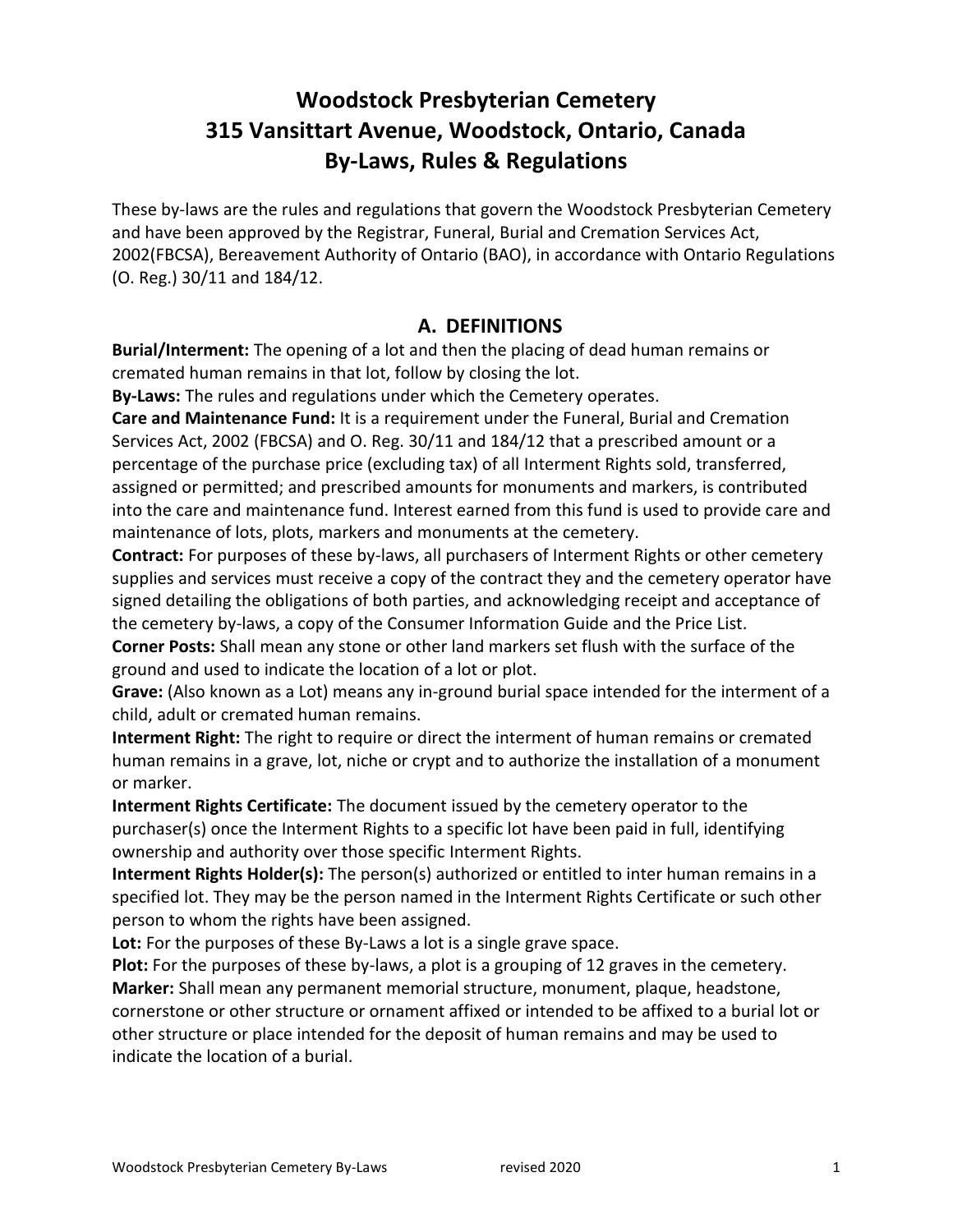# **B. GENERAL INFORMATION**

**Contact Information:** Knox Presbyterian Church c/o Presbyterian Cemetery

**Mailing Address:** 59 Riddell St., Woodstock ON N4S 6M2

**Telephone:** 519-537-2962

**Email:** office.knox.woodstock@gmail.com

**Website:** www.knoxwoodstock.ca

# **Hours of Operation:**

**Visitation Hours:** Daylight hours from April 25 to November 30 **Burial Hours:** Monday to Friday, 10 a.m. to 4 p.m. from April 25 to November 30. The dates are subject to change, depending on weather and ground conditions, but only with the prior approval of the cemetery board. No burials on Sundays and Christian holidays are permitted. An extra fee will be charged for Saturdays and holidays.

#### **General Conduct:**

- The cemetery reserves full control over the cemetery operations and management of land within the cemetery grounds.
- No person may damage, destroy, remove or deface any property within the Cemetery.
- All visitors should conduct themselves in a quiet manner that shall not disturb any service being held.

#### **By-Law Amendments:**

The cemetery shall be governed by these by-laws, and all procedures will comply with the following, which may be amended periodically: Funeral, Burial and Cremation Services Act, 2002 General, O. Reg. 30/11 Care and Maintenance Exemptions and Miscellaneous Charges, O. Reg. 184/12 Code of ethics, O. Reg. 216/18 Safety and Consumer Statutes Administration Act, 1996 Discipline and Appeal Committees Regulation, O. Reg. 374/18

All by-laws and by-law amendments are subject to the approval of the Registrar, FBCSA, BAO.

#### **Liability:**

The cemetery operator will not be held liable for any loss or damage, without limitation (including damage by the elements, Acts of God, or vandals) to, any lot, plot, columbarium niche, mausoleum crypt, monument, marker, or other article that has been placed in relation to an interment right, save and except for direct loss or damage caused by gross negligence of the cemetery.

# **Public Register:**

Provincial legislation requires all cemeteries and crematoriums to maintain a public register that is available to the public during regular office hours.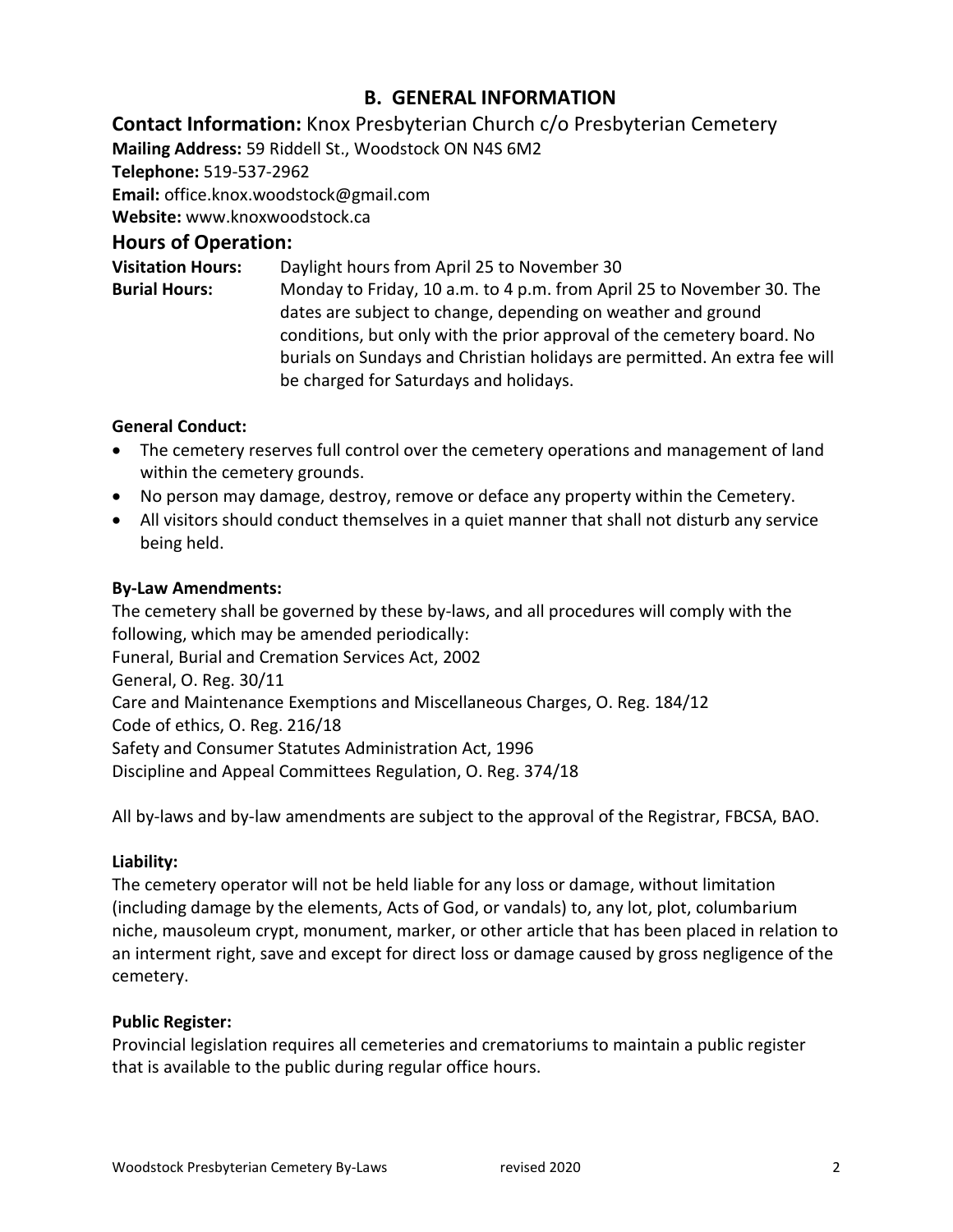#### **Pets or Other Animals:**

Pets or other lower animals, including cremated animal remains, are not allowed to be buried on cemetery grounds.

#### **Right to Re-Survey:**

The Cemetery has the right at any time to re-survey, enlarge, diminish, re-plot, change or remove plantings, grade, close pathways or roads, alter in shape or size, or otherwise change all or any part of the cemetery, subject to approval of the appropriate authorities.

# **C. INTERMENT RIGHTS**

#### **Purchase of Interment Rights**

- Purchasers of Interment Rights acquire only the right to direct the burial of human remains and of cremated human remains, and the installation of monuments, markers and inscriptions, subject to the conditions set out in these cemetery by-laws.
- In accordance with cemetery by-laws, no burial or installation of any monument, marker, inscription, or memorialization is permitted until the Interment Rights have been paid in full.
- An Interment Rights Certificate will be issued to the Interment Rights Holder(s) when payment has been made in full.
- The Certificate should be kept in a secure location so that it can be presented to the cemetery operator prior to a burial. It is strongly advised that the Rights Holder(s) designate, in writing, the name of an individual who will take ownership of the Certificate in the event of the death of the Rights Holder(s).
- No burial will be permitted without the production of an Interment Rights Certificate or a Court Order naming the official owner of a missing certificate. (Refer also to section D. Burial.)
- The purchase of Interment Rights is not a purchase of Real Estate or real property.

#### **Care and Maintenance Fund Contributions:**

Contributions to the care and maintenance fund are not refundable except when Interment Rights are cancelled within the 30-day cooling off period.

#### **Cancellation of Interment Rights withing 30-Day Cooling-Off Period:**

- A purchaser has the right to cancel an Interment Rights contract within thirty (30) days of signing the Interment Rights contract by providing written notice of the cancellation to the cemetery operator. \*\*
- The cemetery operator will refund all monies paid by the purchaser(s) within thirty (30) days from the date of the request for cancellations, provided that:
	- 1. the Interment Rights Certificate is returned to the cemetery operator.
	- 2. the Rights Holder(s) endorse the Interment Rights Certificate, transferring all rights, title and interest back to the cemetery operator.
	- 3. the appropriate cemetery records are update by the cemetery operator.

\*\*If any portion of the Interment Rights has been exercised, the purchaser(s), or the Interment Rights Holder(s) are not entitled to cancel the contract or re-sell the Interment Rights.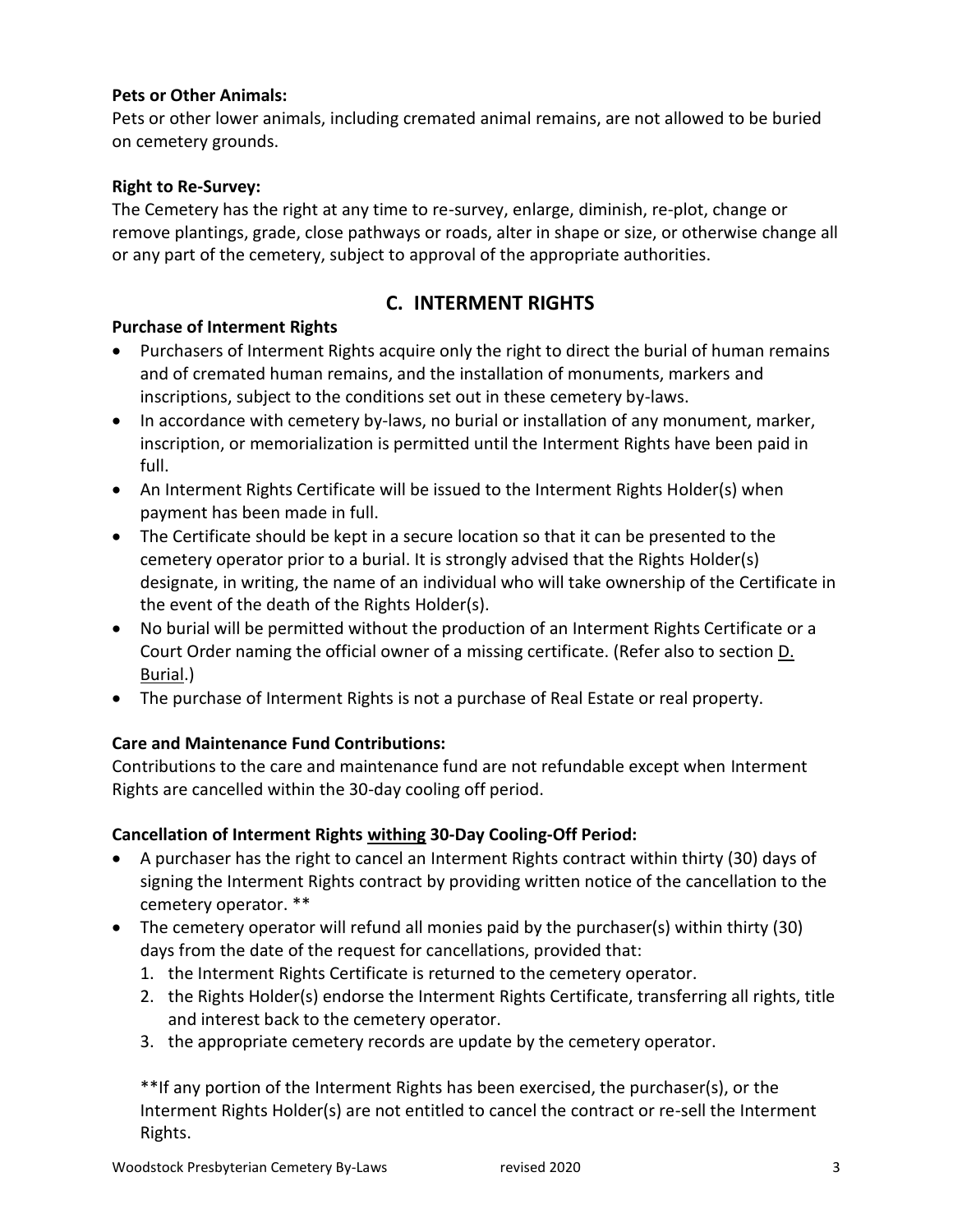#### **Cancellation of Interment Rights after the 30-Day Cooling-Off Period:**

After the 30-day cooling-off period, the above rules apply, however the amount refunded shall be the original purchase prices less the amount that has been (or is required to be) deposited into the Care and Maintenance Fund.

#### **Resale and Transfer of Interment Rights:**

The cemetery operator permits the Interment Rights Holder(s) to sell or transfer their Interment Rights to a third party, at no more than the current price listed on the cemetery price list, so long as the sale or transfer is conducted through the cemetery operator and the Interment Rights Holder(s) and purchaser(s) meet the qualifications and requirements as outlined in these by-laws.

#### **Resale of Interment Rights after 30-Day Cooling-Off Period:**

- Unless the Interment Rights have been exercised the purchaser(s) retains the right to re-sell the Interment Rights. Once payment for the Interment Rights has been made in full, and an Interment Rights Certificate has been issued, the Interment Rights Holder(s), as recorded on the cemetery records, has the right to re-sell the Interment Rights.
- The sale or transfer must be conducted through the cemetery operator and the Interment Rights Holder(s) and purchaser(s), as noted above.
- Any resale of the Interment Right shall be in accordance with the requirements of the cemetery by-laws and in keeping with the FBCSA and O. Reg. 30/11 and 184/12.
- If any portion of the Interment Rights has been exercised, the purchaser(s), or the Interment Rights Holder(s) are not entitled to re-sell the Interment Rights.

# **Requirements of resale of Interment Rights:**

- The Interment Rights Holder(s) who intend(s) to sell their rights shall provide the following documents to the cemetery operator so that the operator can be satisfied with the authority and identity of the seller, confirm the ownership of the rights and provide the third-party purchaser(s) with the required certificate, etc.:
	- 1. An Interment Rights Certificate endorsed by the current rights holder.
	- 2. If the resale involves Interment Rights, a written statement of the number of lots that have been used in the plot and the number of lots that remain available.
	- 3. Any other documentation in the Interment Rights Holder(s) possession relating to the rights.
- The third-party purchaser(s) will be provided with the following documents by the cemetery operator:
	- 1. An Interment Rights Certificate endorsed by the current rights holder.
	- 2. A copy of the cemetery's current by-laws.
	- 3. A copy of the cemetery's current price list.
	- 4. If the resale involves Interment Rights, a written statement of the number of lots that have been used in the plot and the number of lots that remain available.
	- 5. Any other documentation in the Interment Rights Holder(s) possession relating to the rights.
- The cemetery operator will:
	- 1. Require a statement signed by the Rights Holder(s) selling the Interment Rights acknowledging the sale of the Interment Rights to the third-party purchaser(s).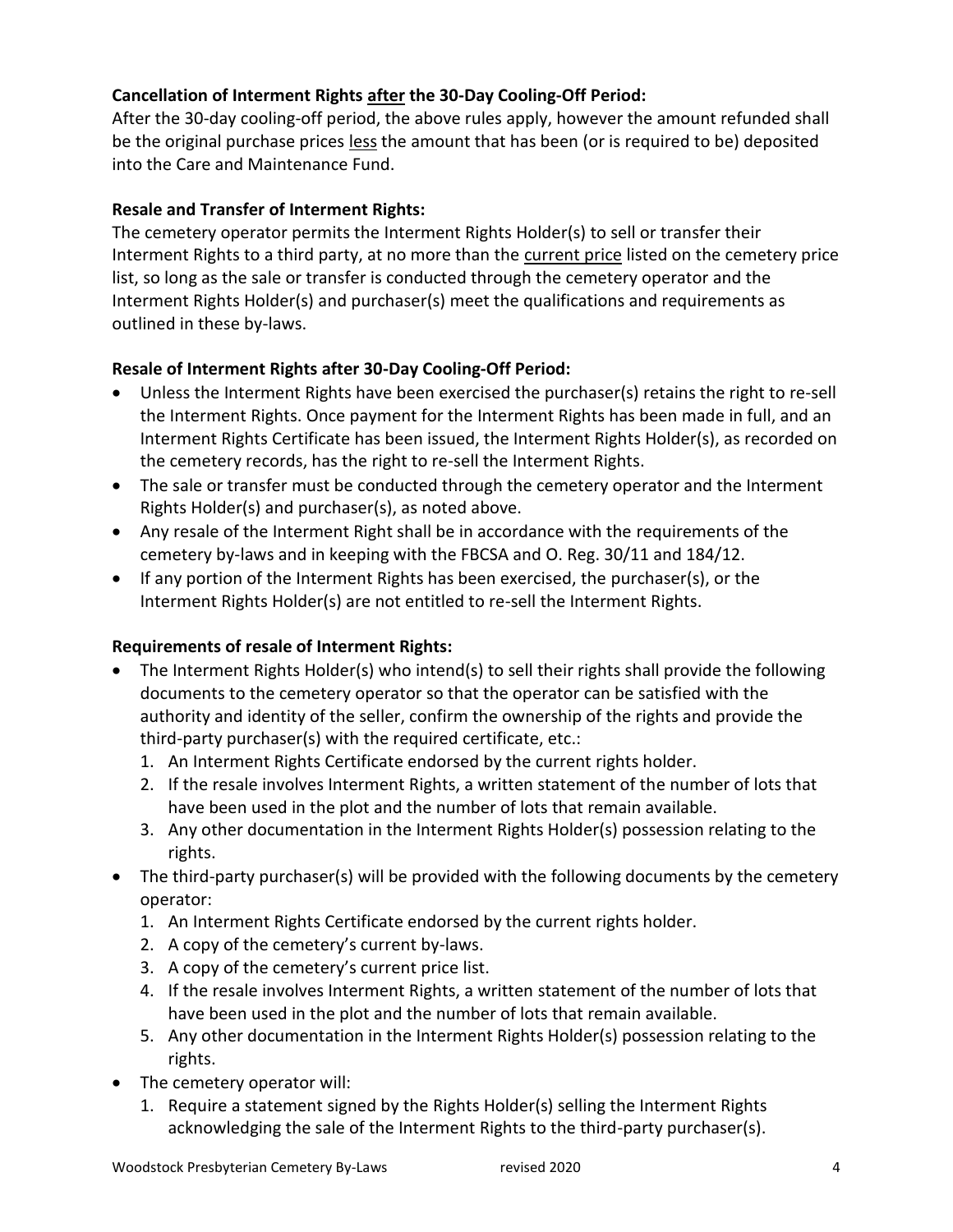- 2. Require confirmation that the person selling the Interment Rights is the person registered on the cemetery records and that they have the right to re-sell the Interment Rights.
- 3. Record the date of transfer of the Interment Rights to the third party.
- 4. Record the name and address of the third-party purchaser(s).
- 5. Require a statement of any money owing to the cemetery operator in respect to the Interment Rights.
- Once the endorsed certificate and all required authorization and information has been received by the cemetery operator from the rights holder(s), the cemetery operator will issue a new interment rights certificate to the third-party purchaser(s).
- Upon completion of the above-listed procedures, and upon the issuance of the new Interment Rights Certificate, the third-party purchaser(s) or transferee(s) shall be considered the current Interment Rights Holder(s) of the Interment Rights, and the resale or transfer of the Interment Rights shall be considered final in accordance with the cemetery by-laws and the FBCSA.
- The cemetery operator may charge an administration fee for the issuance of a duplicate certificate in accordance with the price listed on the cemetery operator's current price list.
- The cemetery operator does not prohibit the resale of an Interment Rights and may repurchase the Interment Rights from the rights holder(s) if the cemetery operator so desires and may negotiate a purchase price so long as the seller acknowledges being aware of the cemetery operator's current price list amounts for Interment Rights.

#### **D. BURIAL**

- Interment Rights Holder(s) must provide written authorization prior to a burial taking place. Should the Interment Rights Holder be deceased, authorization must be provided in writing by the person authorized to act on behalf of the Interment Rights Holder in keeping with the Succession Law Reform Act. i.e. Personal Representative, Estate Trustee, Executor or next of kin.
- A burial permit issued by the Registrar General or equivalent document showing that the death has been registered with the province must be provided to the cemetery office prior to a burial taking place. A Certificate of Cremation must be submitted to the cemetery office prior to the burial of cremated remains of cremated remains taking place.
- In accordance with the FBCSA and O. Reg. 30/11 and 184/12 the purchaser of Interment Rights must enter into a cemetery contract, providing such information as may be required by the cemetery operator for the completion of the contract and the public register prior to each burial.
- Payment must be made to the cemetery operator before a burial can take place.
- The cemetery shall be given three (3) days of notice for each burial of human remains or cremated human remains.
- The opening and closing of graves may only be conducted by cemetery staff or those designated to do work on behalf of the cemetery.
- Human remains may be disinterred from a lot provided that the written consent (authorizations) of the Interment Rights Holder(s) has been received by the cemetery operator and the prior notification of the medical officer of health. A certificate from the local medical officer of health must be received at the cemetery office before the removal of casketed human remains from the cemetery may take place. A certificate from the local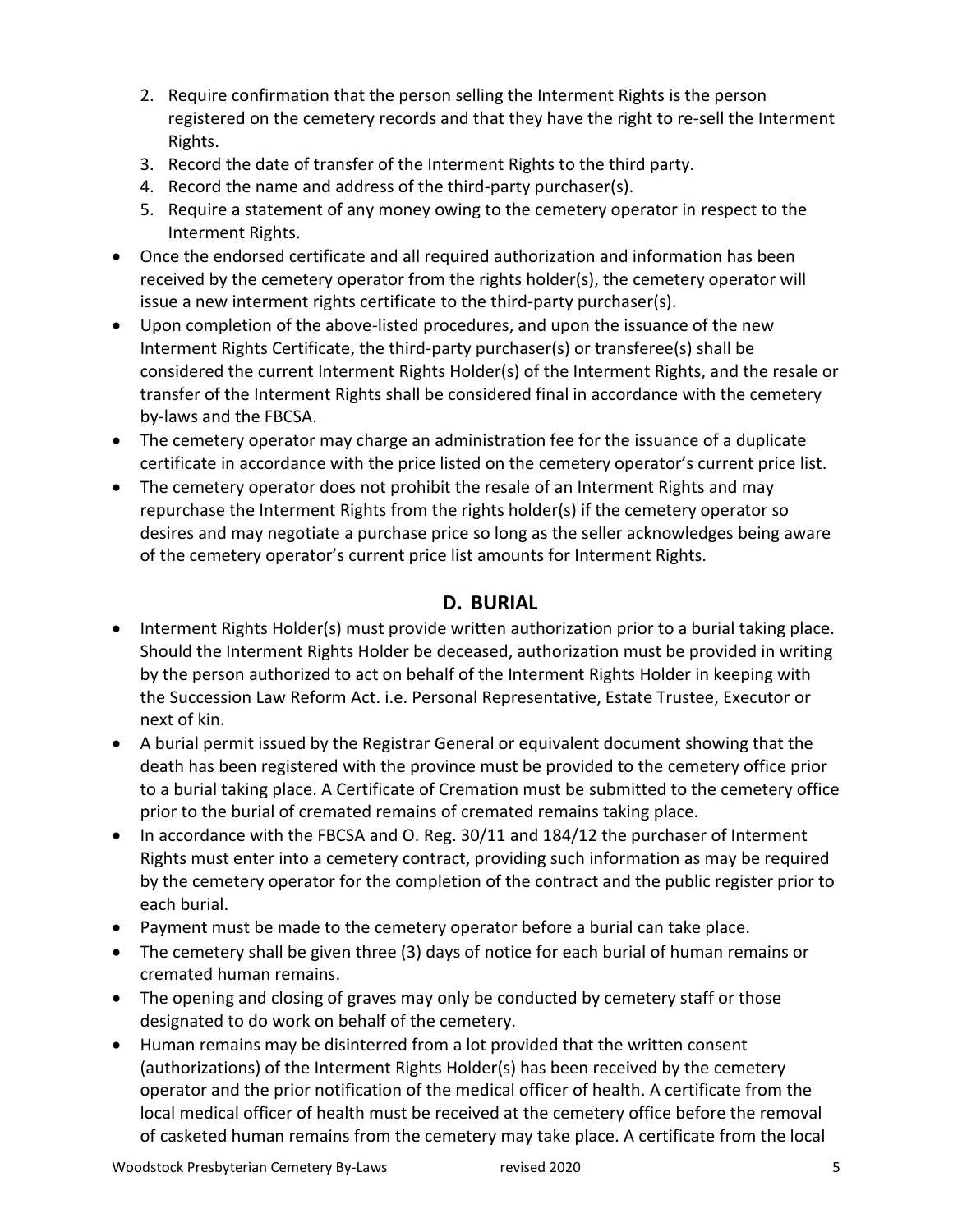medical officer of health is not required for the disinterment of cremated remains from a lot or the removal of cremated remains from the cemetery.

- In special circumstances the removal of human remains may also be ordered by certain public officials without the consent of the Interment Rights Holder(s) and/or next of kin(s).
- Up to four (4) cremations remains may be buried on an existing grave, subject to permission of the holder of the Interment Rights Certificate.

# **E. MEMORIALIZATION**

- No memorial or other structure shall be erected or permitted on a lot until all charges have been paid in full and/or a permit is obtained from the cemetery operator.
- No monument, footstone, marker or memorial of any description shall be placed, moved, altered, or removed without permission from the cemetery operator.
- Minor scraping of an upright monument or flatstone monument due to grass/lawn maintenance is considered normal wear and tear.
- The cemetery operator will take reasonable precautions to protect the property of Interment Rights Holders, but it assumes no liability for the loss of, or damge to, any monument, marker, or other structure, or part thereof.
- **Memorials:** monuments, markers, plaques etc., are owned by the Interment Rights Holder(s) and the cemetery operator is not responsible for their loss or deterioration. These memorials should be protected by the Interment Rights Holder's own insurance coverage.
- The cemetery operator reserves the right to determine the maximum size of monuments, their number and their location on each lot or plot. They must not be of a size that would interfere with any future interments.
- All foundations for monuments and markers shall be built by, or contracted to be built for, the cemetery operator at the expense of the Interment Rights Holder(s).
- Should any monument or marker present a risk to public safety because it has become unstable, the cemetery operator shall do whatever it deems necessary by way of repairing, resetting, or laying down the monument or marker or any other remedy to remove the risk.
- The cemetery operator reserves the right to remove at its sole discretion any marker, monument, or inscription which is not in keeping with the dignity and decorum of the cemetery as determined by the cemetery management.
- A monument or other structure shall be erected only after the specific design plans have been approved by the cemetery operator including: dimensions, material of structure, construction details, and proposed location.
- In keeping with the cemetery by-laws only one upright monument shall be erected within the designated space on any lot.
- The minimum thickness for flat markers, including footstones, is 4 inches or 10 cm.
- All monuments and markers shall be constructed of bronze or natural stone (i.e. granite).
- No monument shall be delivered to the cemetery for installation until the monument foundation has been completed, and the Interment Rights Holder(s) and/or marker retailer have been notified by the cemetery operator.
- Markers and footstones of bronze or granite are permitted with size and quantity restrictions according to cemetery by-laws and the placement of such memorials shall not interfere with future interments.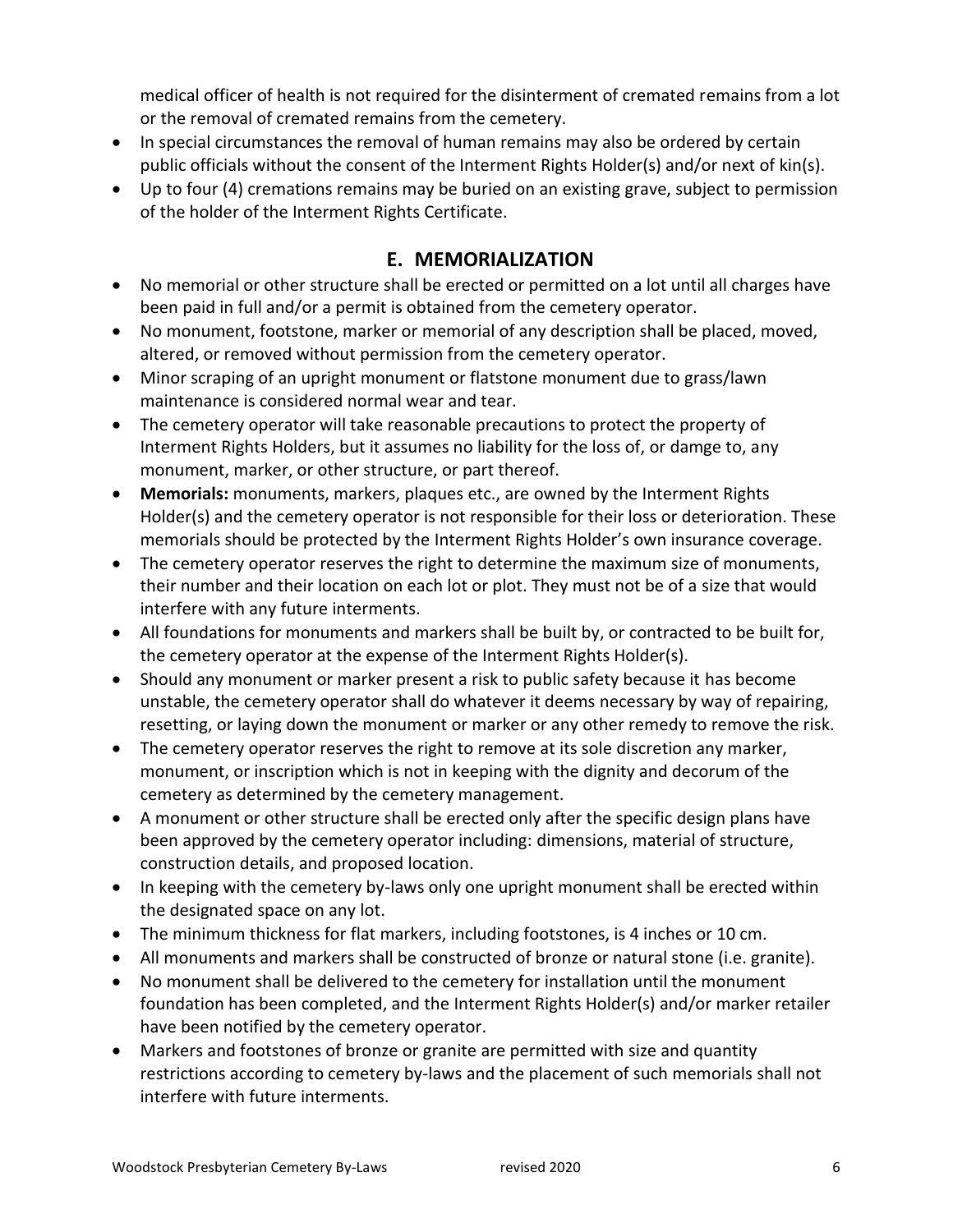Single lot maximum: two thirds the width of a lot. Double lot maximum: one headstone, two thirds the width of a single lot. Cremation lot maximum: 17" x 10".

# **F. CARE AND PLANTING**

A portion of the price of Interment Rights is trusted into the Care and Maintenance Fund. The income generated (interest earned) from this fund is used to maintain, secure and preserve the cemetery grounds and markers. Services that can be provided through this fund include:

- Re-levelling and sodding or seeding of Lots grounds
- Maintenance of cemetery roads
- Maintenance of perimeter walls and fences
- Maintenance of cemetery landscaping
- Maintenance of columbarium
- Repairs and general upkeep of cemetery maintenance buildings and equipment
- No person other than cemetery staff shall remove any sod or in any other way change the surface of the burial lot in the cemetery.
- No person shall plant trees, flower beds or shrubs in the cemetery except with the approval of the cemetery.
- Flowers placed on a grave for a funeral shall be removed by the cemetery staff after a reasonable time to protect the sod and maintain the tidy appearance of the cemetery.

# **G. ITEMS THAT ARE PROHIBITED AND PERMITTED**

The cemetery reserves the right to regulate the articles placed on lots or plots that pose a threat to the safety of any Interment Rights Holders, visitors to the cemetery and cemetery employees, prevents the cemetery from performing general cemetery operations, or are not in keeping with the respect and dignity of the cemetery.

Prohibited articles will be removed and disposed of without notification.

Articles made of hazardous materials such as non-heat resistant glass (excludes glass attached to monuments), ceramics, or corrosive metals; loose stones or sharp objects; trellises or arches; borders, fences, railings, walls, and hedges, chairs or benches are prohibited.

This is not an exhaustive list. Any other articles that are deemed by the cemetery operator to be inappropriate or offensive may be removed without notification.

Memorial wreaths may be placed in the cemetery only between the first of May and the end of November. In order to prepare the grounds for spring, wreaths must be removed prior to May 1. Wreaths not removed by May 1 may be removed and disposed of by the cemetery without notification.

The cemetery reserves the right to disallow or remove quantities of memorial wreaths or flowers consider to be excessive and that diminish the otherwise tidy appearance of the cemetery.